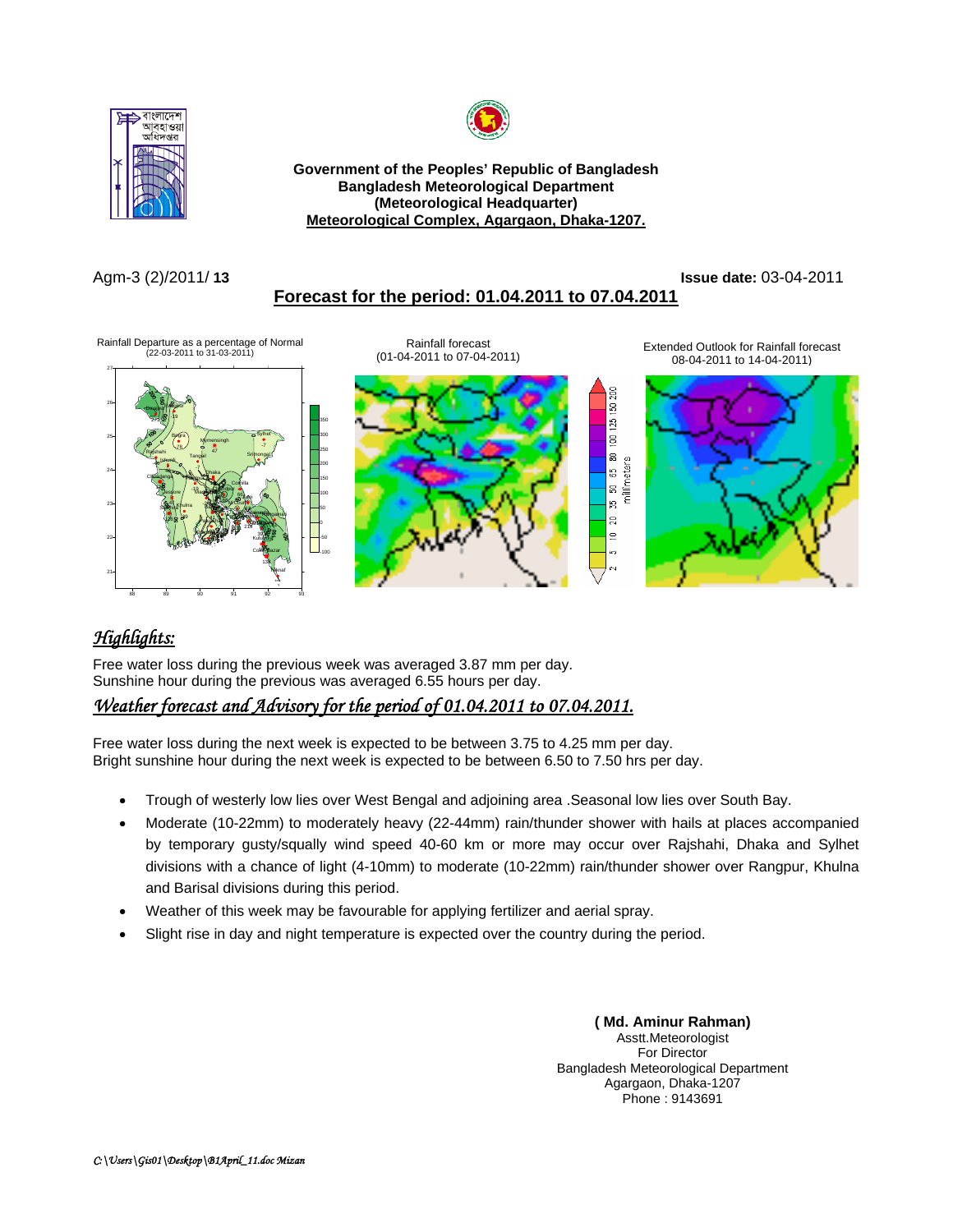

#### <u>প্ৰধান বৈশিষ্ট্য সমূহঃ-</u>

গত সপ্তাহের দৈনিক বাষ্পীভবনের গড় ৩.৮৭ মিঃমিঃ ছিল। গত সপ্তাহের দৈনিক সূর্যকিরণ কালের গড় ৬.৫৫ ঘন্টা ছিল।

### আবহাওয়া পূৰ্বাভাসঃ- ০১-০৪-২০১১ ইং থেকে ০৭-০৪-২০১১ ইং পৰ্যন্ত।

আগামী সপ্তাহের বাষ্পীভবনের দৈনিক গড় মান ৩.৭৫ মিঃমিঃ থেকে ৪.২৫ মিঃমিঃ থাকতে পারে। আগামী সপ্তাহের সূর্যকিরণকালের দৈনিক গড় মান ৬.৫০ ঘন্টা থেকে ৭.৫০ ঘন্টা থাকতে পারে।

- পশ্চিমা লঘু চাপের বর্ধিতাংশ পশ্চিমবঙ্গ ও তৎসংলগ্ন দক্ষিণ বঙ্গোপসাগরে অবস্থান করছে।একটি মৌসুমী লঘুচাপ দক্ষিণ বঙ্গোপসাগরে অবস্থান করছে।
- $\bullet$  এ সপ্তাহে রাজশাহী, ঢাকা এবং সিলেট বিভাগে ঘন্টায় ৪০-৬০ কিঃমি বা আরও অধিক বেগে অস্থায়ী দমকা / ঝড়ো হাওয়া সহ মাঝারী(১০-২২ মিঃমিঃ) থেকে মাঝারী ধরণের ভারী (২২-৪৪ মিঃমিঃ) বৃষ্টি / বজ্র বৃষ্টি সহ কোথাও কোথাও শিলা বৃষ্টির সম্ভাবনা রয়েছে। সেই সাথে রংপুর, খুলনা ও বরিশাল বিভাগে হালকা (৪-১০মিঃমিঃ) থেকে মাঝারী ধরণের (১০-২২মিঃমিঃ) বৃষ্টি/বজ্র বৃষ্টিপাতের সম্ভাবনা রয়েছে
- এ সপ্তাহের আবহাওয়া সার প্রয়োগ ও উপর থেকে কীটনাশক ছিটানোর উপযোগী থাকতে পারে।
- এ সপ্তাহে সারাদেশে দিন ও রাতের তাপমাত্রা সামান্য বৃদ্ধি পেতে পারে।

(মোঃ আমিনুর রহমান) সহকারী আবহাওয়াবিদ পরিচালকের পক্ষে বাংলাদেশ আবহাওয়া অধিদপ্তর, ঢাকা-১২০৭।